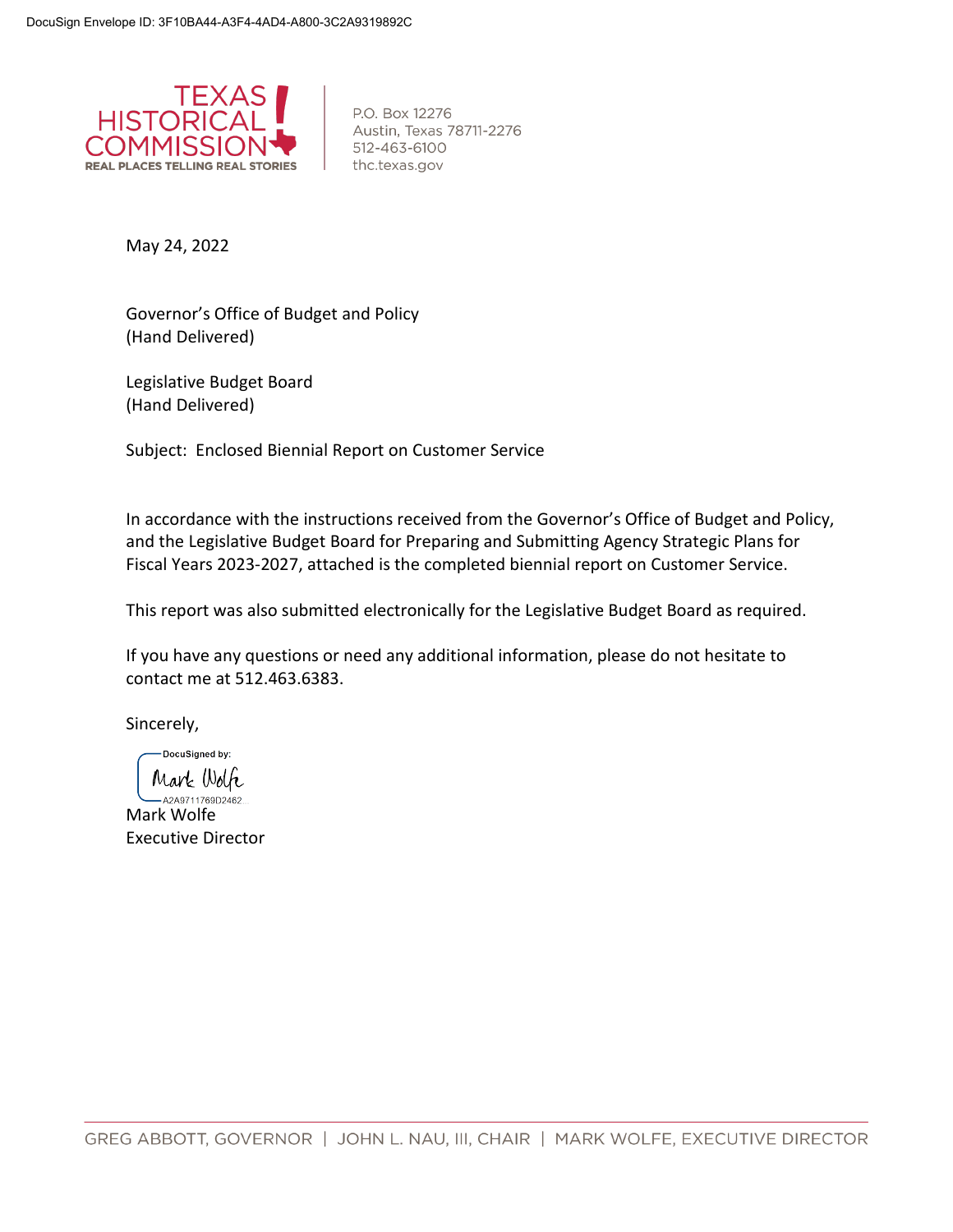# **REPORT ON CUSTOMER SERVICE SURVEY**

**SPRING 2022**

**BY THE TEXAS HISTORICAL COMMISSION**

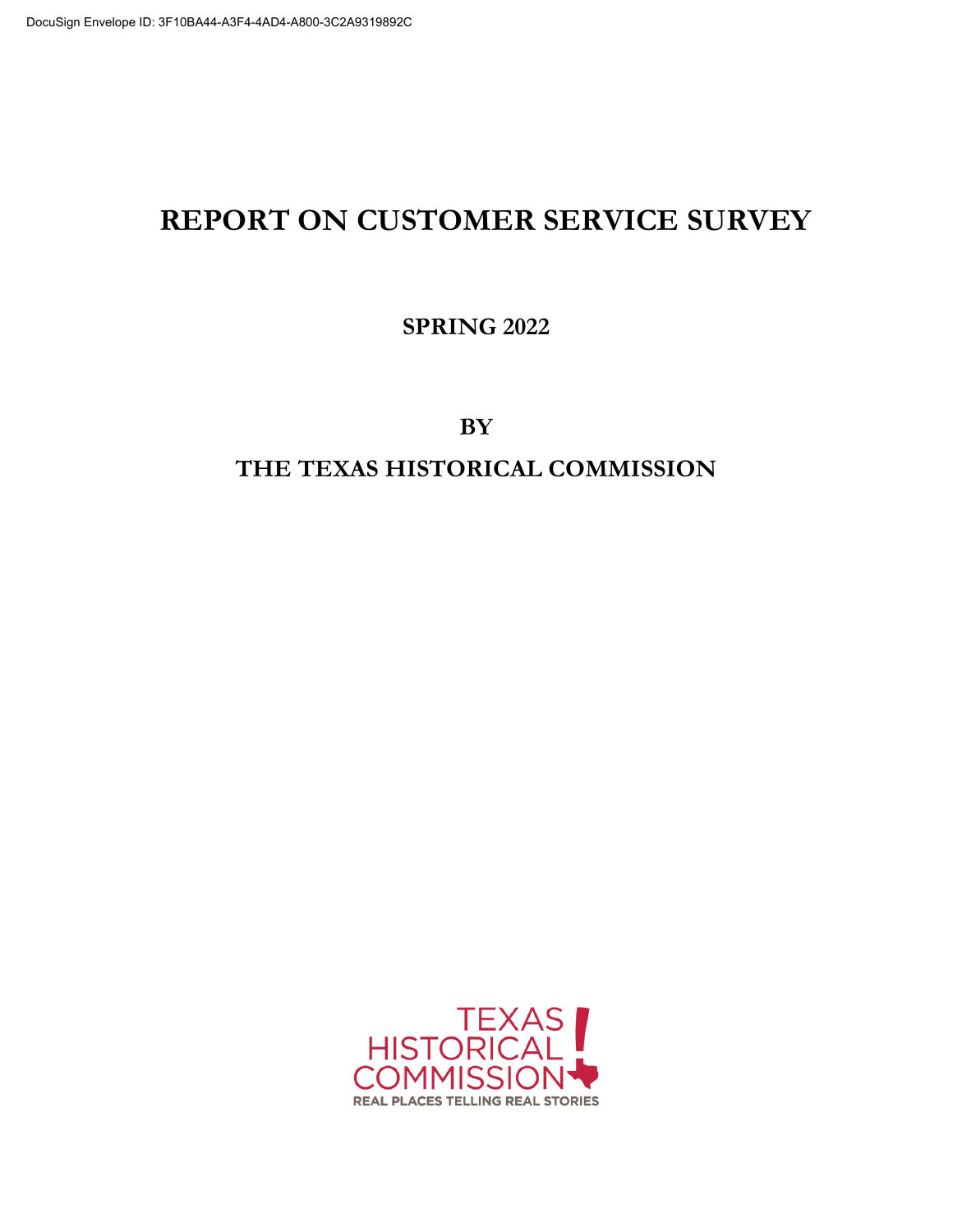# **TABLE OF CONTENTS**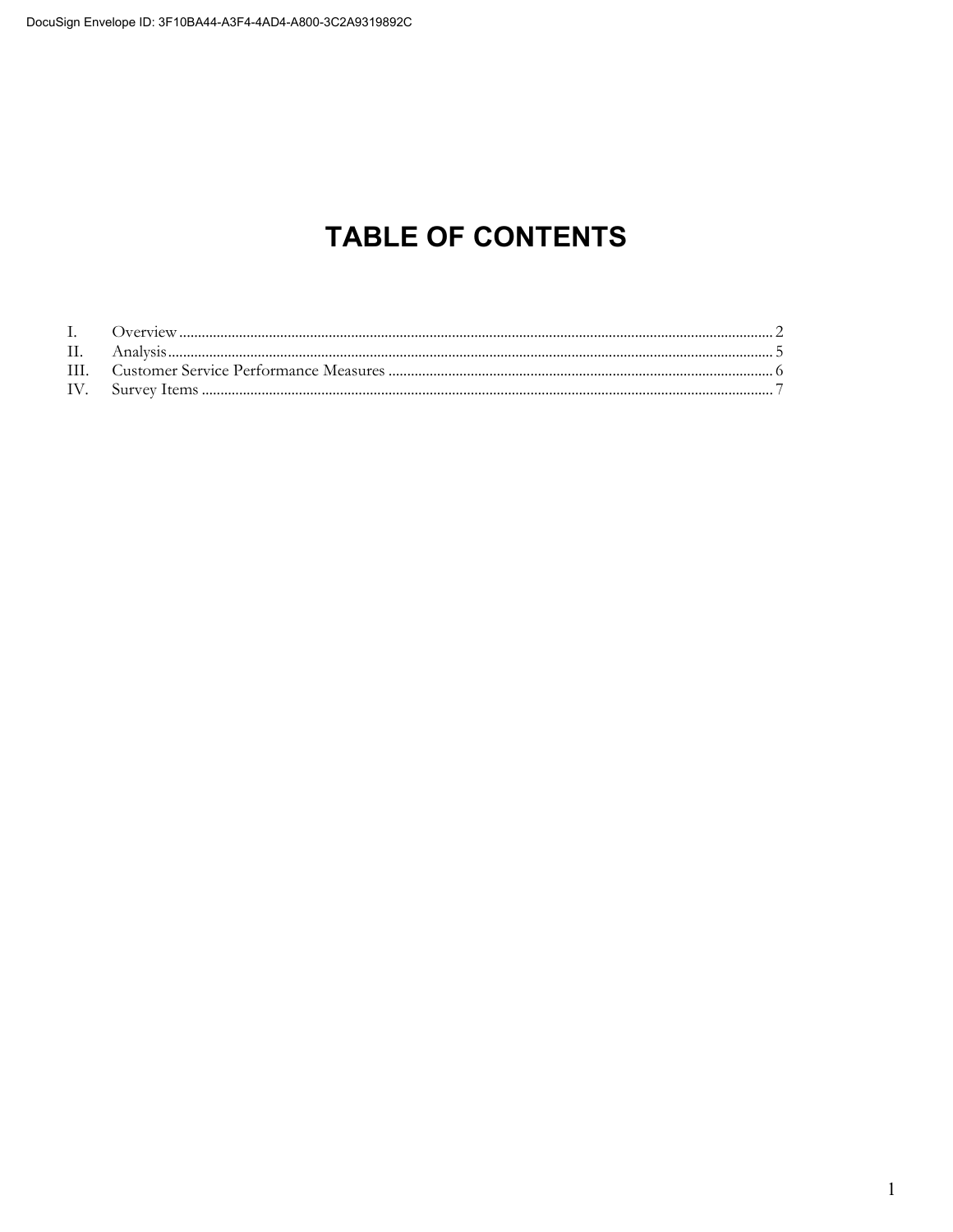# **I. Overview**

The Texas Historical Commission (THC) is the state agency for historic preservation. THC staff consults with citizens and organizations to preserve Texas' architectural, archeological, and cultural landmarks. The agency is recognized nationally for its preservation programs.

The THC is composed of 15 citizen members appointed by the governor to staggered six-year terms. As of September 1, 2021, the agency had authorized 284.5 full-time employees who work in various fields including archeology, architecture, history, economic development, heritage tourism, and public and historic site administration.

Since 1953—when it was established as the Texas State Historical Survey Committee—the agency now known as the Texas Historical Commission has served as the Lone Star State's leader in the preservation of Texas history. The THC administers more than two dozen programs that protect the precious places Texans value—colonial missions, courthouses, battlefields, and more. Through our stewardship of Texas' State Historic Sites, National Register properties, irreplaceable archeological sites, and historic county courthouses, the THC has become one of the most respected state preservation offices in the nation. We have also become a powerful engine of economic development for Texas communities.

The mission of the THC is to protect and preserve the state's historic and prehistoric resources for the education, enjoyment, and economic benefit of present and future generations.

# **The Texas Historical Commission's Customer Service Goals**

The THC has always committed itself to serving the needs of the public, particularly those involved in historic preservation. The agency recognizes that the public is our customer base, just as any private-sector business has customers. It is our intention to provide the best possible service to them and our goal is to be recognized for the pursuit of excellence in the area of customer service.

In April 2022, the THC contracted with the Institute for Organizational Excellence at the University of Texas at Austin to administer an electronic survey of the customers of the agency. One goal of this survey was to assess customer satisfaction with the THC in compliance with the Customer Service Standards Act of 1999, Senate Bill 1563. Another goal was to provide agency leadership with primary research information on how well the THC responds to the expressed needs of those who call upon the agency for assistance. This will allow the agency leadership and staff to make any changes necessary to be more responsive to the customers of the agency and better stewards of the state's resources.

# **Inventory of External Customers Surveyed**

The total number surveyed was 6,300 and included these priority populations:

- County Historical Commission Members
- Archeological Stewards
- Certified Local Government Coordinators
- Texas Heritage Trail Region Constituents
- Texas Main Street Managers
- Museum Services Constituents
- County Judges
- County Judge Assistants
- Members of Historic Sites Friends Organizations

The THC provides technical assistance to all these groups along with on-site consultations, in many cases regarding historical markers, historic zoning ordinances, heritage tourism, downtown revitalization, planning, and architectural and archeological site identification and protection.

## **Information-Gathering Methodology**

The design process incorporated three objectives. First, the survey created substantive customer service survey data for strategic planning and organizational initiatives. Second, the design accurately portrayed and represented the perceptions of customers using standard and tested surveying techniques. Lastly, implementing the survey established an open forum in which both the residents of Texas and the direct recipients of services could evaluate interactions, recognize outstanding service and/or offer insights into how service was delivered and where service needed to improve.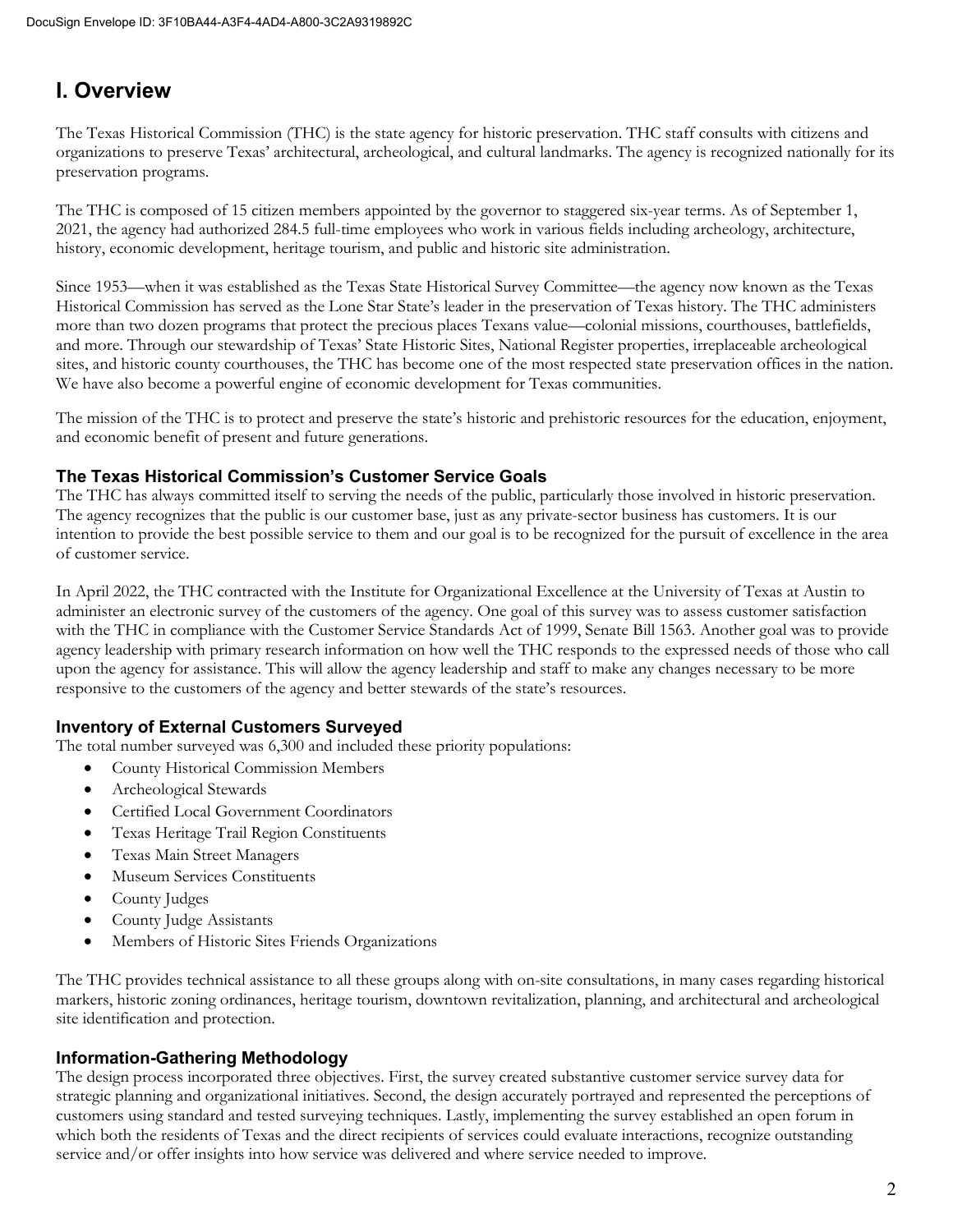Eight survey areas were specifically listed in the Legislative Budget Board's strategic planning instructions derived from the Customer Service Standards Act. The THC chose to use these eight survey areas—facilities, staff interaction, communications, internet sites, complaint-handling processes, service timeliness, printed information, and overall satisfaction. For each dimension, the survey participants were asked to respond to various items concerning perceptions of customer service.

The customer perceptions were measured on a Likert-type scale with six possible responses (Strongly Dissatisfied, Dissatisfied, Neutral, Satisfied, Strongly Satisfied, and Not Applicable). Point values ranging from 5, for Strongly Satisfied, to 1, for Strongly Dissatisfied, were assigned upon processing the data. Other choices included were Prefer Not to Answer/Don't Know and Not Applicable with a value of 0. The higher the response the more strongly respondents agreed with the statement. All items were positively worded so higher values represent higher levels of agreement or may be viewed as more positive perceptions of customer service.

# **Survey Instrument Type, Rate of Response, and Respondent Demographics**

A survey invitation was sent out on March 29, 2022, to 6,300 subscribers on the Texas Historical Commission email listservs. The invitation provided information about the survey and assured the respondent that their comments would be confidential and anonymous. The survey was closed on April 16, 2022.

The survey served as a general customer service diagnostic that assessed customer perceptions in broad topical areas. While many inferences can be made from the survey data, low-scoring areas may require additional assessment to determine underlying causes. Conversely, further examination of high-scoring dimensions may produce examples of an organization's "best practices" that can be shared among other parts of the agency. Also, the general nature of the survey enables the agency to use the instrument in different settings; therefore, the survey results allow for comparison of dimensions across the organization. In addition, instruments such as these (voluntary questionnaires of customers) are succinct so each respondent can complete the survey in only a few minutes. Typically, long questionnaires discourage participation due to the specificity of items and considerable length of time to complete the survey. This survey resulted in a response rate of 8 percent, compared to a 10.9 percent response rate in 2020.

|                          | Spring<br>2022 | Spring<br>2020 | Spring 2018 | Spring 2016 | Spring 2014 |
|--------------------------|----------------|----------------|-------------|-------------|-------------|
| <b>Total Distributed</b> | 6,300          | 3,410          | 2,136       | 2,280       | 2,500       |
| <b>Total Completed</b>   | 512            | 372            | 435         | 407         | 355         |
| <b>Response Rate</b>     | $8\%$          | $10.9\%$       | 20%         | 18%         | $14\%$      |

The tables below provide the response rate for past five surveys conducted and the customer types that responded.

| Select the customer type that best describes you: |          |          |  |  |
|---------------------------------------------------|----------|----------|--|--|
| Archeological Stewards                            | 13       | 2.54%    |  |  |
| County Historical Commissions                     | 75       | 14.65%   |  |  |
| Certified Local Governments                       | 15       | $2.93\%$ |  |  |
| Friends                                           | 15       | 2.93%    |  |  |
| Courthouse Judge Assistants                       | 5        | $.98\%$  |  |  |
| County Judges                                     | 16       | 3.13%    |  |  |
| Heritage Tourism                                  | $\Omega$ | 1.76%    |  |  |
| Museum Services                                   | 313      | 61.13%   |  |  |
| Texas Main Street Managers                        | 13       | 2.54%    |  |  |
| Other                                             | 38       | 7.42%    |  |  |

A sampling of other customer types included a historic site volunteer, librarian in a public library, cemetery preservationist, historian/author, THC marker and National Register nominator, interested citizen, museum professional, archeologist, economic development professional, and restoration specialist.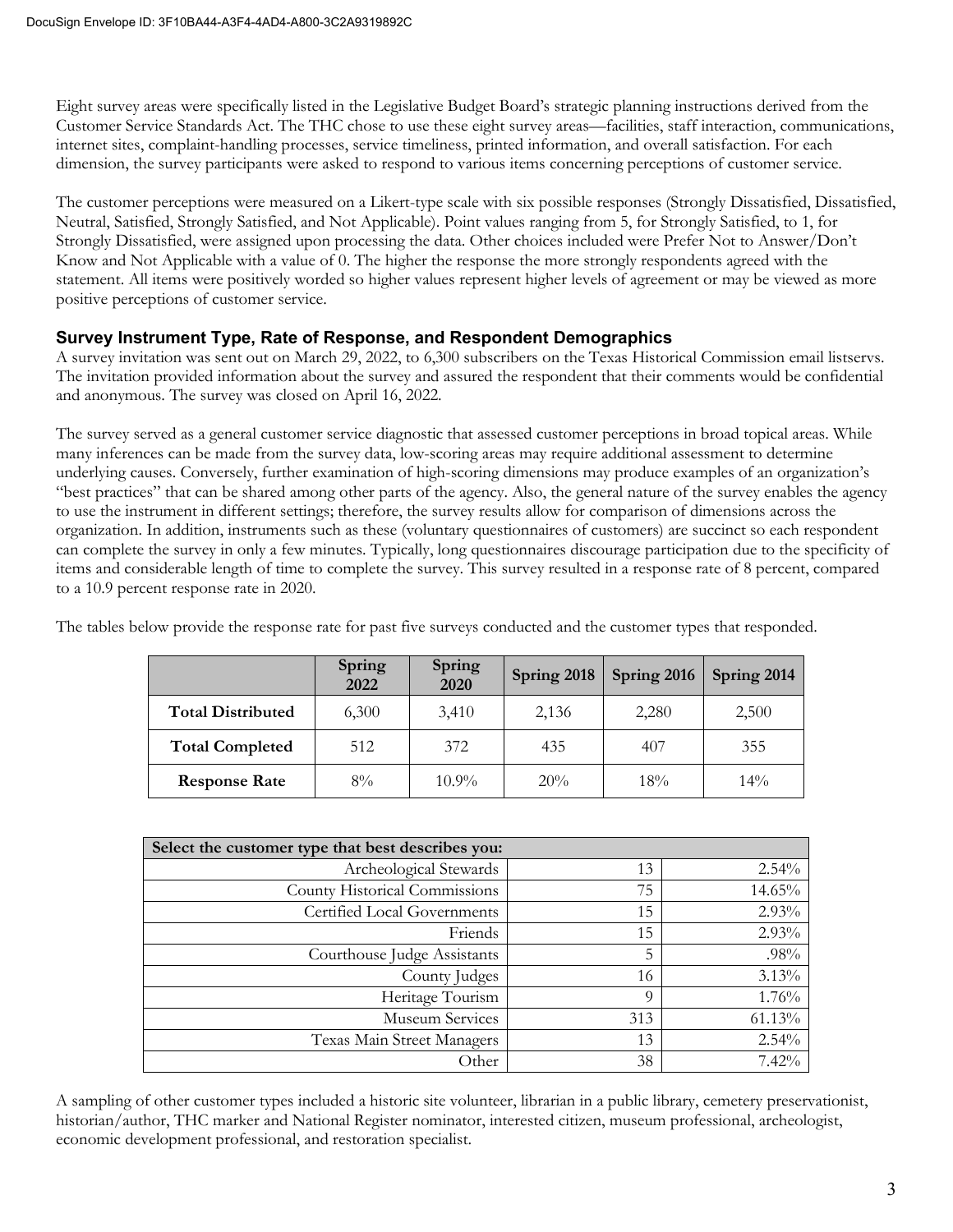# **II. Analysis**

Survey responses were compiled, analyzed, and the percentage of respondents were tabulated. Furthermore, for each category code such as industry and program, an average score for this item was calculated: "Overall, I am satisfied with my experience." This item is a general statement about the agency's customer service performance. Providing these scores for each category permits direct comparisons across the various response options. For the scaled items (the non-demographic items listed at the bottom of the survey), average scores, number of respondents, standard deviations, and frequency counts of response choices were calculated. The statistical calculation of standard deviation measures variability of responses. The smaller the standard deviation, the closer together the distribution of the respondents' scores are. The greater the standard deviation, the more scores are spread among the responses. Once item averages were calculated, dimensional averages were computed by taking an average of all the mean item responses, which comprised the different dimensions.

Additional analysis of the survey instrument was conducted. Confidence intervals (set at 95 percent, the most commonly reported level) were calculated for all scaled items. The level creates an interval (a range around the average item score). This means that the agency can be 95 percent confident that the interval contained the average scores for the selected customer sample. Reliability (a consistency measure of the survey instrument) was calculated and had an internal consistency coefficient exceeding the generally accepted value. Sample sizes and anticipated rates of response allowed for a plus/minus 5 percent error rate at the 95 percent confidence level. Subject research, face validity, and factor analysis were used to assure general validity. In other terms, the survey measured what it intended to measure.

# **Item Score Summary**

The items were scored on a five-point scale with 5 being Strongly Satisfied and 1 being Strongly Dissatisfied. The agency had a positive overall satisfaction rating of 91.2 percent, compared to 92.2 percent in 2020. Of the remaining respondents, 5.9 percent were Neutral, and 2.9 percent of the population surveyed responded Disagree or Strongly Disagree.

On a scale of 1 to 5, the agency achieved a score of 4 or over in all areas surveyed except on the complaint-handling question of 3.88. The highest score of 4.49 related to staff members being knowledgeable and helpful. The scores are as follows in descending order:

| Item             |                                                                                               | Avg. |
|------------------|-----------------------------------------------------------------------------------------------|------|
| $\mathbf{1}$ .   | How satisfied are/were you with the agency's staff, including employee courtesy,              | 4.49 |
|                  | friendliness, and knowledgeability, and whether staff members adequately identify             |      |
|                  | themselves by name, including the use of nameplates or tags for accountability?               |      |
| 2.               | How satisfied are/were you with any agency brochures or other printed information,            | 4.39 |
|                  | including the accuracy of that information?                                                   |      |
| 3.               | Please rate your overall satisfaction with the THC.                                           | 4.37 |
| $\overline{4}$ . | How satisfied are/were you with agency communications, including toll-free telephone          | 4.29 |
|                  | access, the average time you spend on hold, call transfer, access to live person, letters,    |      |
|                  | electronic mail, and any applicable text messaging or mobile applications?                    |      |
| 5.               | How satisfied are/were you with the agency's website, including the ease of use of the site,  | 4.23 |
|                  | mobile access to the site, information on the location of the site and the agency, and        |      |
|                  | information accessible through the site such as listing of services and programs and whom     |      |
|                  | to contact for further information or to complain?                                            |      |
| 6.               | How satisfied were you with the agency's ability to timely serve you, including the amount    | 4.16 |
|                  | of time you waited for service in person?                                                     |      |
| 7.               | How satisfied are/were you with the agency's facilities, including your ability to access the | 4.06 |
|                  | agency, the office location, signs, and cleanliness?                                          |      |
| 8.               | How satisfied were you with the agency's complaint-handling process, including whether it     | 3.88 |
|                  | is easy to file a complaint and whether responses are timely?                                 |      |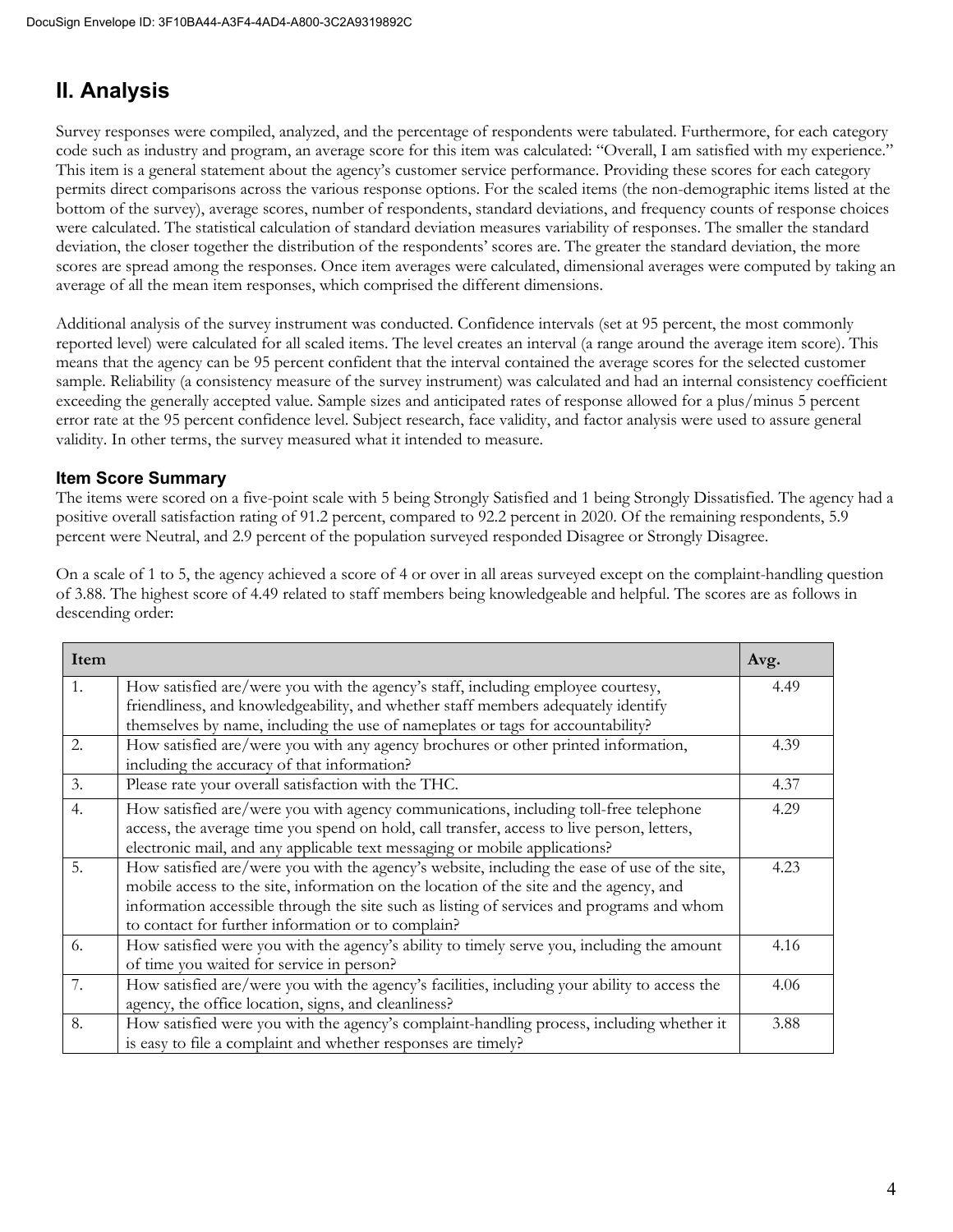# **III. Customer Service Performance Measures**

# **Outcome Measures**

Percentage of Surveyed Customer Respondents Expressing Overall Satisfaction with Services Received: 92.2 percent

# **Output Measures**

Number of Customers Surveyed: 512

# **Efficiency Measures**

Cost Per Customer Surveyed: \$.20

# **Explanatory Measures**

Number of Customers Identified: 6,300

Number of Customer Groups Inventoried: 11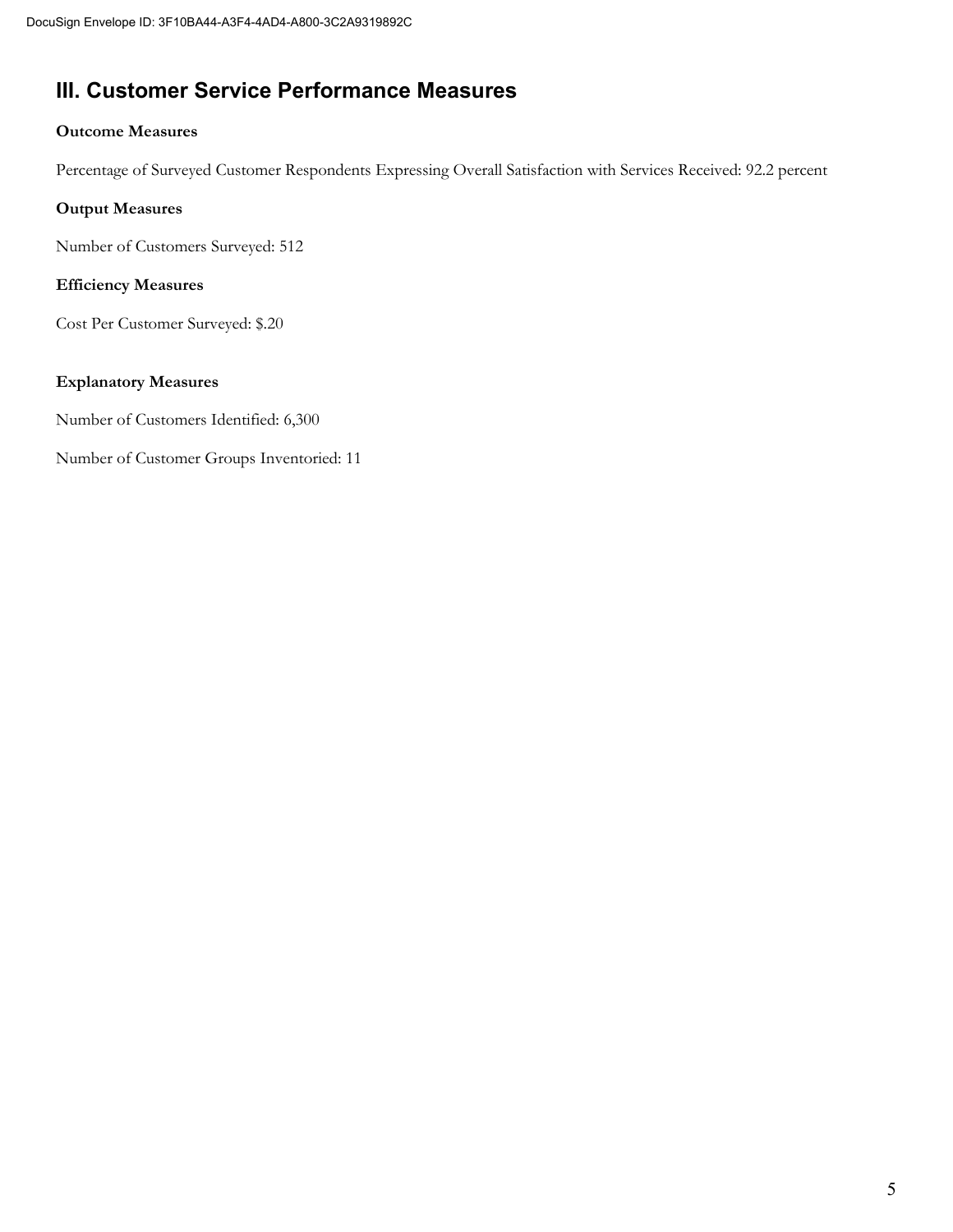# **IV. Survey Items**

For the following section, customers are asked to indicate how strongly they agree or disagree that the statement describes their experience. Possible responses and related point value for the response are listed below.

The survey consists of eight items, which are scored as follows:

(1) Strongly Unsatisfied (2) Unsatisfied (3) Neutral (4) Satisfied (5) Strongly Satisfied (Not scored) Prefer Not to Answer/Don't Know and Not Applicable

Any survey item with an average (mean) score above the neutral midpoint of "3" suggests that customers perceive the issue more positively than negatively. Scores of "4" or higher indicate areas of substantial strength for the organization. Conversely, scores below "3" are viewed more negatively by customers and should be a significant source of concern for the organization and receive immediate attention.

#### **Number of Respondents**

Number of Respondents is the number of valid responses. This includes those responding "Not Applicable."

#### **Current Score**

Current Score is calculated by taking the numerical average of the responses for that item. "Not Applicable" responses are not used in this calculation.

### **Frequency Distribution**

Frequency Distribution is provided by presenting both the frequency and corresponding percentage for each possible response. This is provided in a numerical table.

#### **Over Time Comparison Data**

Over Time Comparison Data is available to see how responses have changed over time and how different the average score is from the benchmark. The over time data is presented in numerical format.

**1. Staff: If you interact or have interacted with THC staff, how satisfied are/were you with the agency's staff, including employee courtesy, friendliness, and knowledgeability, and whether staff members adequately identify themselves by name, including the use of nameplates or tags for accountability?**

Number of Respondents: 479 Current Score: 4.49

| <b>Response</b>             | Frequency | Percentage |
|-----------------------------|-----------|------------|
| <b>Strongly Satisfied</b>   | 288       | $60.13\%$  |
| Satisfied                   | 151       | $31.53\%$  |
| Neutral                     | 28        | 5.85%      |
| Unsatisfied                 |           | 1.88%      |
| <b>Strongly Unsatisfied</b> |           | $63\%$     |

#### **Over Time Comparison**

| Current      | 4.49 |
|--------------|------|
| Spring 2020: | 4.54 |
| Spring 2018: | 4.50 |
| Spring 2016: | 4.44 |
| Spring 2014: | 4.44 |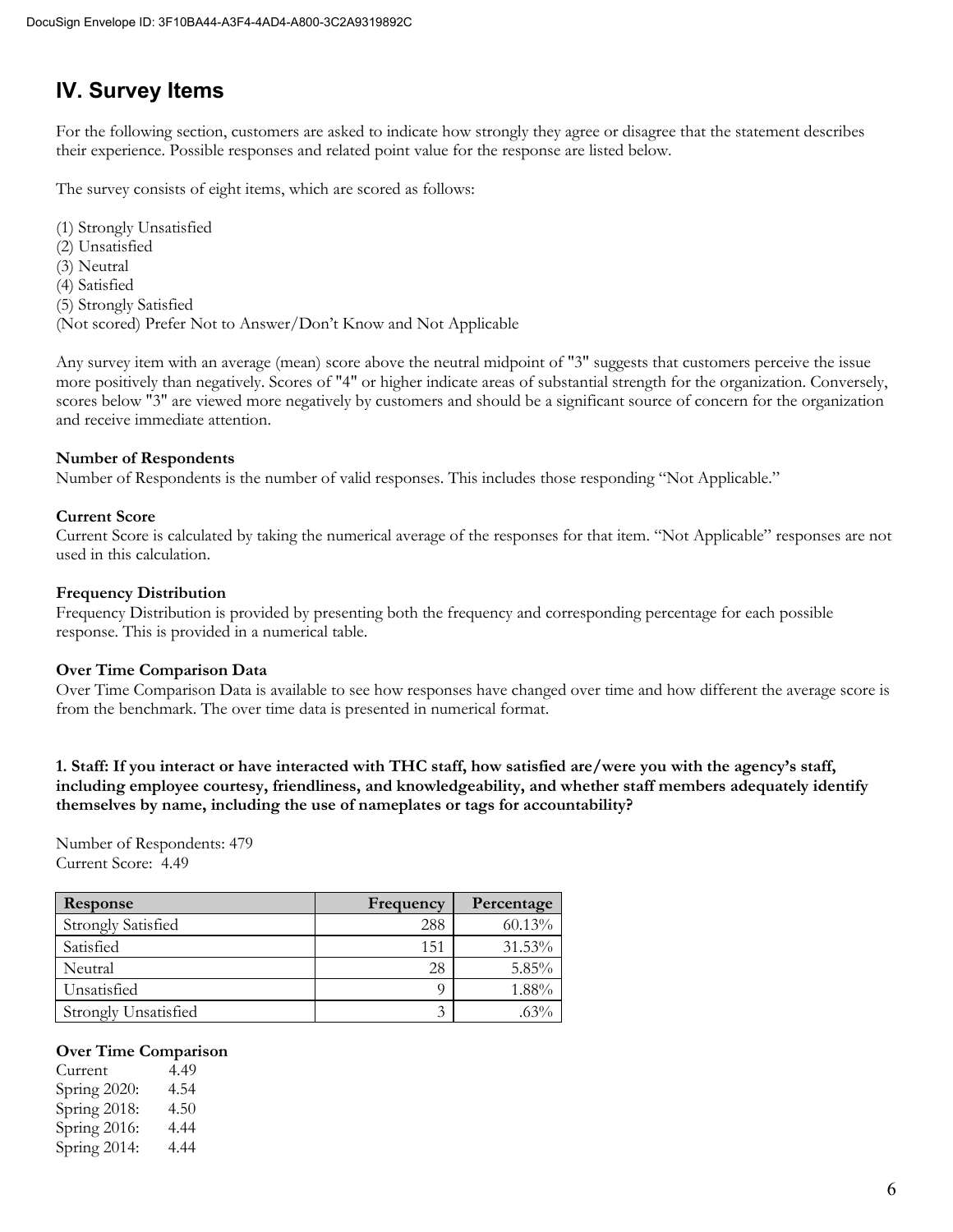**2. Facilities: If you visit or have visited a THC facility, how satisfied are/were you with the agency's facilities, including your ability to access the agency, the office location, signs, and cleanliness?**

Number of Respondents: 431 Current Score: 4.06

| Response                    | Frequency | Percentage |
|-----------------------------|-----------|------------|
| <b>Strongly Satisfied</b>   | 125       | 29%        |
| Satisfied                   | 218       | 50.58%     |
| Neutral                     | 80        | 18.56%     |
| Unsatisfied                 |           | $1.62\%$   |
| <b>Strongly Unsatisfied</b> |           | $23\%$     |

### **Over Time Comparison**

Current: 4.06 Spring 2020: 4.34 Spring 2018: 4.46 Spring 2016: 4.32 Spring 2014: 4.34

**3. Website: If you interact or have interacted with the THC's website, how satisfied are/were you with the agency's website, including the ease of use of the site, mobile access to the site, information on the location of the site and the agency, and information accessible through the site such as listing of services and programs and whom to contact for further information or to complain?** 

Number of Respondents: 491 Current Score: 4.23

| Response                    | Frequency | Percentage |
|-----------------------------|-----------|------------|
| <b>Strongly Satisfied</b>   | 182       | 37.07%     |
| Satisfied                   | 262       | 53.36%     |
| Neutral                     | 28        | $5.7\%$    |
| Unsatisfied                 | 15        | $3.05\%$   |
| <b>Strongly Unsatisfied</b> |           | $.81\%$    |

Current: 4.23 Spring 2020: 4.26

**Previous question: The website was easy to use and well organized.**

**Over Time Comparison**  Spring 2018: 4.03 Spring 2016: 4.00 Spring 2014: 4.01

**Previous question: The website contained clear and accurate information on events, services, and contact information.**

**Over Time Comparison**

Spring 2018: 4.12 Spring 2016: 4.07 Spring 2014: 4.08

**4. Complaint Handling Process: If you have filed a formal complaint, how satisfied were you with the agency's complaint-handling process, including whether it is easy to file a complaint and whether responses are timely?**

Number of Respondents: 388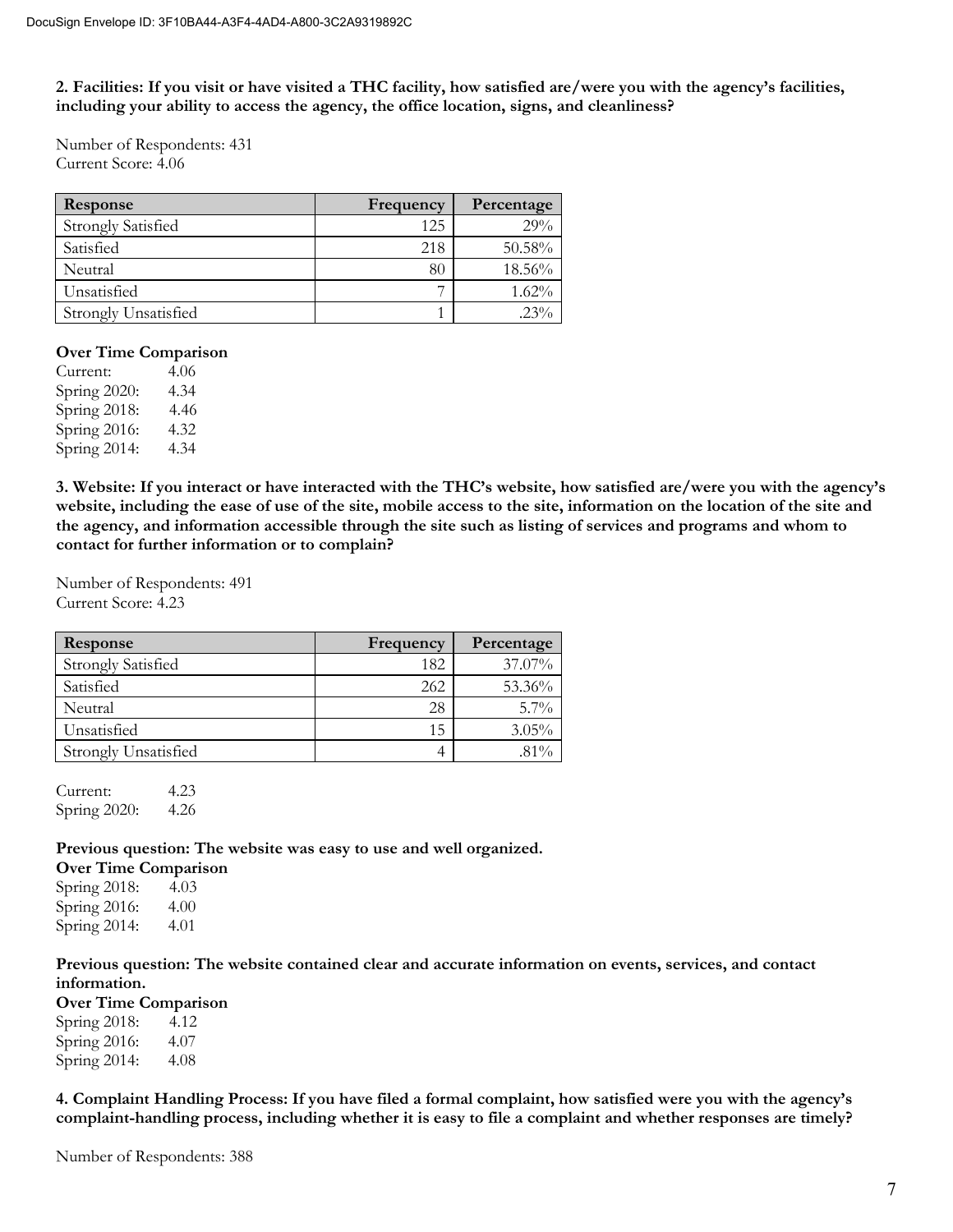Current Score: 3.88

| Response                    | Frequency | Percentage |
|-----------------------------|-----------|------------|
| <b>Strongly Satisfied</b>   | 90        | 23.20%     |
| Satisfied                   | 175       | $45.1\%$   |
| Neutral                     | 112       | 28.87%     |
| Unsatisfied                 |           | 2.06%      |
| <b>Strongly Unsatisfied</b> | ◠         | $77\%$     |

### **Over Time Comparison**

Current: 3.88 Spring 2020: 3.51 Spring 2018: 4.14<br>Spring 2016: 4.05 Spring 2016: Spring 2014: 4.04

**5. Communication: If you communicate or have communicated with the THC, how satisfied are/were you with agency communications, including toll-free telephone access, the average time you spend on hold, call transfer, access to a live person, letters, electronic mail, and any applicable text messaging or mobile applications?**

Number of Respondents: 476 Current Score: 4.29

| <b>Response</b>           | Frequency | Percentage |
|---------------------------|-----------|------------|
| <b>Strongly Satisfied</b> | 211       | 44.33%     |
| Satisfied                 | 210       | 44.12%     |
| Neutral                   | 43        | $9.03\%$   |
| Unsatisfied               |           | $1.47\%$   |
| Strongly Unsatisfied      |           | $1.05\%$   |

## **Over Time Comparison**

| Current:     | 4.29 |
|--------------|------|
| Spring 2020: | 4.47 |
| Spring 2018: | 4.26 |
| Spring 2016: | 4.18 |
| Spring 2014: | 4.15 |

**6. Printed Information: If you receive or have received printed information from the THC, how satisfied are/were you with any agency brochures or other printed information, including the accuracy of that information?**

Number of Respondents: 439 Current Score: 4.39

| Response                  | Frequency | Percentage |
|---------------------------|-----------|------------|
| <b>Strongly Satisfied</b> | 214       | 48.75%     |
| Satisfied                 | 189       | $43.05\%$  |
| Neutral                   | 30        | $6.83\%$   |
| Unsatisfied               |           | $1.14\%$   |
| Strongly Unsatisfied      |           | $23\%$     |

## **Over Time Comparison**

| Current:     | 4.39 |
|--------------|------|
| Spring 2020: | 4.47 |
| Spring 2018: | 4.40 |